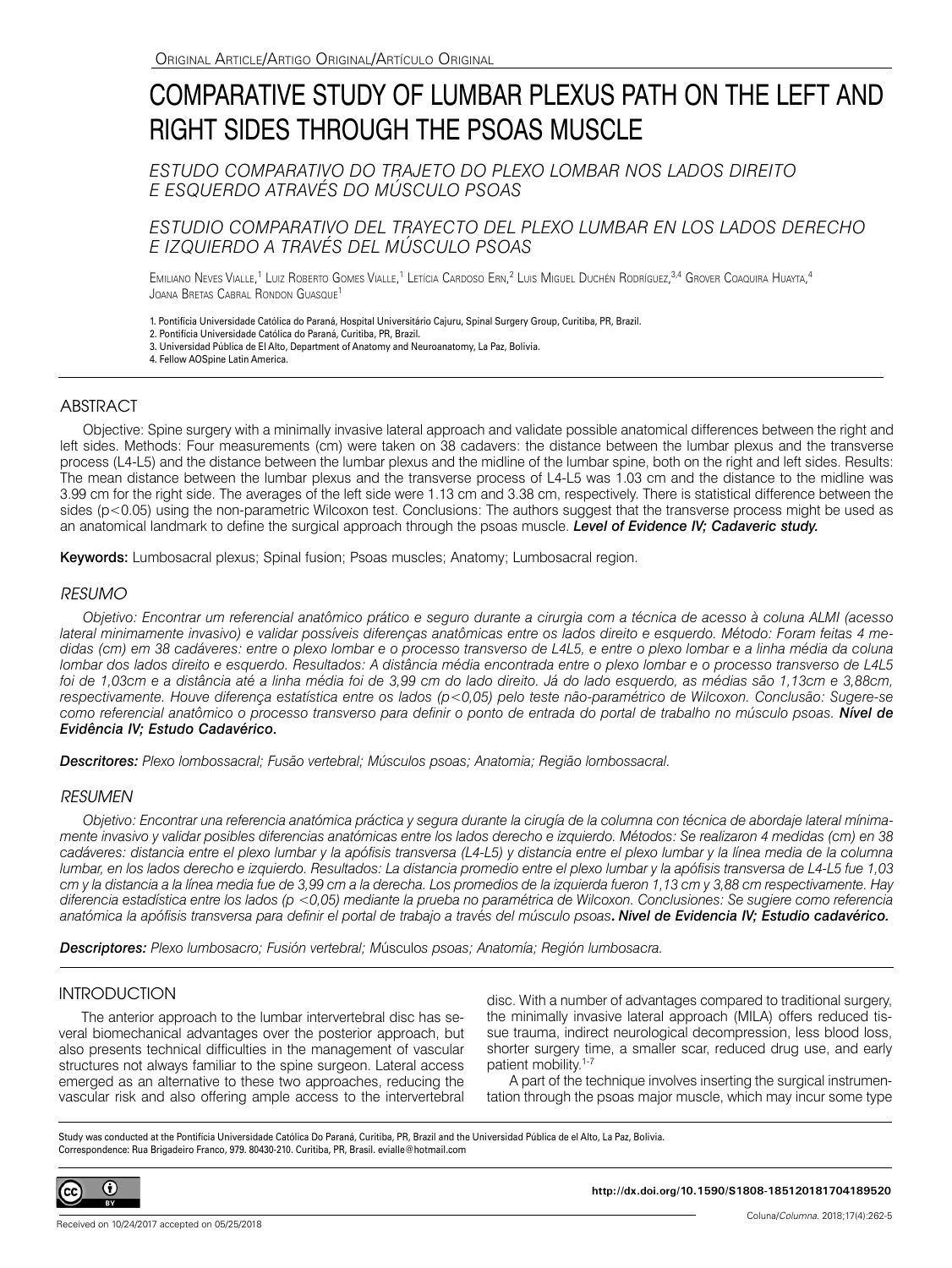of injury, the most serious of which would be damage to any of the nerve structures that pass inside of it, the lumbar plexus.<sup>8</sup>

The lumbar plexus can be found crossing the fibers of the psoas major muscle. It is part of the lumbosacral plexus and is formed by ventral branches originating from the four primary lumbar nerves with the contribution of the last thoracic branch. They originate as motor and sensory nerves and most of them have both components present. The predominantly motor nerves are the femoral and obturator nerves and the predominantly sensory nerves are the iliohypogastric, genitofemoral, lateral cutaneous, and anterior cutaneous nerves of thigh.<sup>1</sup>

Serious injuries to this plexus can result in denervation and paresthesia, referred to as pain, hyperesthesia, or other abnormalities, such as pseudohernia, in addition to claudication.<sup>1,3,9.10</sup>

It is important to note that the lumbar plexus emerges from the lumbar nerve roots dorsally and close to L4 where it begins to become ventral, the only exception being the genitofemoral nerve, anteriorized in relation to the others. This fact will be important in the surgical approach since safety zones are created for the transpsoas approach and the level most frequently accessed is L4-L5, precisely where the nerve roots move anteriorly.<sup>1,5,11</sup>

There is a specific anatomical relationship between the lumbar plexus and its position within the psoas major muscle, and it remains relatively constant.<sup>9</sup> However, it is difficult to visualize the location of the nerves of the lumbar plexus with respect to the space of the intervertebral disc from a lateral view, that is, a safe and easily visible reference to assist the surgeon during surgery is lacking.<sup>5</sup>

The objective of this study was to propose a safe and practical anatomical parameter that can be used as a reference in MILA surgeries and to validate the possible anatomical differences between the right and left sides of the lumbar plexus.

### METHODS

The study was conducted by means of measurements of 18 adult cadavers from the anatomy laboratory of the Pontifícia Universidade Católica do Paraná (PUC-PR) and 20 cadavers from the Universidad Pública de El Alto (La Paz, Bolivia) (n=38), taken by 2 evaluators.

Four measurements were taken in centimeters: the distance between the first nerve of the lumbar plexus and the transverse process of the adjacent L4-L5 and the distance between the first nerve of the lumbar plexus and the midline of the spine in L4-L5, both measured on the right and left sides.

The measurements were taken after dissection of the lumbar spine by lateral approach, exposure of the psoas muscle and its elevation, followed by identification of the lumbar plexus and its path over the L4-L5 disc, and measurement using the pachymeter (Figure 1).



Figure 1. Marking the measurement site. Cadaver in dorsal decubitus with the cephalic region on the right. A indicates the lumbar plexus at its exit, B marks the transverse process of L4, and C, the psoas major muscle folded back. The measurement is represented by the line. In the image, the measurement of the left side is being taken. Source: Produced by the author.

## RESULTS

The results of the measurements were described by means, medians, minimum values, maximum values, and standard deviations. The non-parametric Wilcoxon test was used to compare the two sides in relation to the two measurements analyzed. The condition of normality of the variables was evaluated by the Kolmogorov-Smirnov test. Values of p<0.05 indicated statistical significance. The data were analyzed with the IBM SPSS Statistics v.20 software.

The results of the measurements and their statistical evaluation can be seen in Table 1.

In 17 of the 38 cadavers evaluated (44.7%), the measurements of both sides were equal. In 14 (36.8%), the measurements of the left side were greater than the measurements of the right side and in 7, (18.4%) the measurements of the right side were greater than the measurements of the left side, as observed in Figure 2.

| Side                      | Distance from the lumbar plexus to the L4-L5<br>transverse process |      |      |                  |                |                                     |          |
|---------------------------|--------------------------------------------------------------------|------|------|------------------|----------------|-------------------------------------|----------|
|                           | n                                                                  | Mean |      | Median   Minimum | <b>Maximum</b> | <b>Standard</b><br><b>Deviation</b> | p value* |
| Right                     | 38                                                                 | 1.03 | 0.35 | 0.20             | 2.60           | 0.90                                |          |
| Left                      | 38                                                                 | 1.13 | 0.35 | 0.20             | 2.60           | 0.98                                |          |
| Diff.<br>$(left - right)$ | 38                                                                 | 0.10 | 0.00 | $-0.20$          | 1.60           | 0.29                                | 0.020    |

\*Non-parametric Wilcoxon test, p<0.05.



Figure 2. Representation of the distribution of the values of the distance between the lumbar plexus and the transverse process of L4-L5.

#### **DISCUSSION**

There is agreement that the safest approach is in the anterior region of the vertebra. However, few studies determine the exact distance and none define a useful reference during the surgical procedure.

The first study to refer to the anatomical positioning of the lumbar plexus was published in 1996 by Hasegawa et al., who determined for the first time that the lumbar plexus is positioned more anteriorly as it branches out.12 Similarly, Moro et al., in 2003 and Benglis et al. in 2009 understood that, because of this anteriorization, the surgical safety zone in L4-L5, when compared to the other spinal safety zones, is much smaller.<sup>2,13</sup>

The first distance was proposed by Regev et al., in 2009, who found a distance of 19.5 mm between the lumbar plexus and the posterior margin of the terminal plate in L4-L5.<sup>11</sup> In that study, a safety zone of 20 mm was defined that was and still is used as a parameter for MILA surgical instrumentation.

Here, it is fitting to question studies, like that of Kepler in 2011, which defined the risk of lesion as 44% on the right side and 21% on the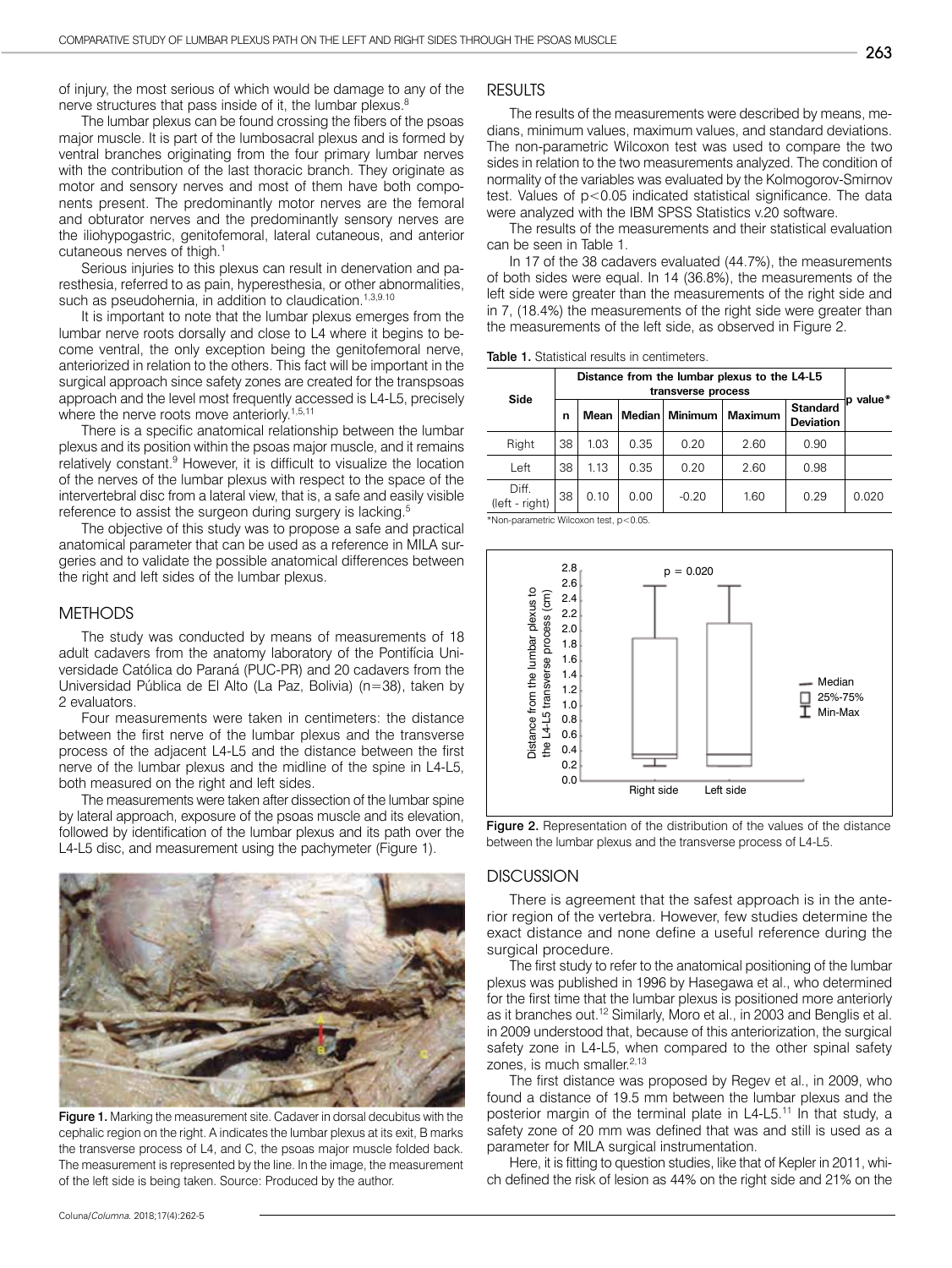left side.<sup>14</sup> With this, it is understood that the value of 20 mm is clearly overestimated and can lead to more plexus injuries than anticipated.

The distance found in this study is much less, which is consistent not only with clinical studies that evaluate complications, but also with other publications, like that of 2011 by Lu et al. that defined a distance between the lumbar plexus and the transverse process of 0.49 and 0.84 cm in L4.<sup>9</sup>

The description of each of the studies and their respective results are shown in Table 2.

Notice that most of them, with the exception of 3, do not provide an exact value of where to position the surgical instrumentation. The 3 exceptions are the studies by Regev et al. in 2009, Lu et al. and Kepler et al., both in 2011, who achieved very different results, varying from 2 cm to less than 1 cm.<sup>11,14-18</sup>

The method of each study is directly related to its respective results. Studies conducted with magnetic resonance can have significant differences from those with direct measurements in cadavers, which may explain the differences between the values. This study has several limitations, including the small sample size and the method itself that can determine small changes in the measurement due to the position of the pelvis and lower limbs, anatomical dissection, and tissue retraction.

<del>Study</del>

It is understood that the most critical zone for intervention is L4-L5, since the safety corridor is very small (when compared to the others), especially on the right, where there is a risk of nerve lesion posteriorly and lesion of the vena cava anteriorly. In this study, we found values of 1.03 cm for the right side and 1.13 cm for the left side as the margins of safety From the transverse process of the closest vertebra. It should be emphasized that on the left, where most approaches are performed, the lumbar plexus is slightly anteriorized and the point of entry for the instrumentation should be anterior to the lumbar plexus. If we consider that in some cases this distance was greater than 2.5 cm, this distance would be the safest region for initiating the dissection of the L4-L5 intervertebral disc and identifying the plexus. In this way, a work area posterior to the lumbar plexus, where the risk of postoperative deficit is high, would be avoided. This safe area can be defined by the arithmetic means of all the measurements (Figure 3).

The statistical analysis showed a statistically significant difference between the right and left sides (p=0.020). Therefore, greater attention and a slight anteriorization of the point of entry in L4-L5 on the left are required.

We suggest the transverse process as a useful and practical surgical reference during the execution of the MILA technique.

| Author                                     | Year | otuuy<br>(Surgery x<br>resonance)                           | Parameter<br>(Measurement reference)                                                                                                                                                                         | <b>Measurement</b>                                                                                                       | Conclusion                                                                                                                                                                                                                                                                                                                                                                                                                                                                                 |
|--------------------------------------------|------|-------------------------------------------------------------|--------------------------------------------------------------------------------------------------------------------------------------------------------------------------------------------------------------|--------------------------------------------------------------------------------------------------------------------------|--------------------------------------------------------------------------------------------------------------------------------------------------------------------------------------------------------------------------------------------------------------------------------------------------------------------------------------------------------------------------------------------------------------------------------------------------------------------------------------------|
| hasegawa TMD<br>$et$ al. <sup>12</sup>     | 1996 | $MRI -$<br>20 adults                                        | Vertebral pedicle                                                                                                                                                                                            | The nerves that originate in L4L5<br>originate in the middle third of<br>the pedicle (65%).                              | The lumbar plexus of L1 to L5 begins<br>more dorsally and at L4 begins its<br>ventralization.                                                                                                                                                                                                                                                                                                                                                                                              |
| Moro T et al. <sup>13</sup>                | 2003 | Cadaver -30 adult<br>cadavers                               | The distance between the<br>anterior and posterior margins of<br>the vertebral body was divided<br>into 4 equal zones (I, II, III, and<br>$IV$ ).                                                            | The lumbar plexus is located in<br>zone II and below in L4L5. The<br>genitofemoral nerve was found<br>in zone I.         | The safe working zone is above L4L5,<br>excluding the genitofemoral nerve<br>(which is anteriorized before the<br>others).                                                                                                                                                                                                                                                                                                                                                                 |
| Benglis DM<br>$e\bar{t}$ al. <sup>2</sup>  | 2009 | Cadaver-<br>3 adult cadavers                                | The relationship between the<br>location of the plexus in the<br>posterior terminal plate and<br>the total length of the disc in<br>radiographical images.                                                   | 28% (L4L5)                                                                                                               | They suggest that the lumbar plexus<br>begins more dorsally (L1L2) and has<br>a more ventral direction during its<br>course, especially in L4L5. Therefore,<br>there is a higher risk of lesion of the<br>genitofemoral nerve and the lumbar<br>plexus.                                                                                                                                                                                                                                    |
| Regev GJ<br>$e\check{t}$ al. <sup>15</sup> | 2009 | $MRI -$<br>100 adults                                       | Anterior to posterior margin<br>of the terminal plate of each<br>vertebral disc.                                                                                                                             | 19.5mm                                                                                                                   | The safety zone between L4 and L5<br>is quite reduced in comparison to<br>the other vertebrae (13.1%). Thus,<br>an error in posterior interventions<br>could damage nerves or in anterior<br>interventions, the blood vessels<br>(particularly on the right).                                                                                                                                                                                                                              |
| Uribe JS<br>$et$ al. $16$                  | 2010 | Cadaver-<br>5 cadavers                                      | The space between the anterior<br>and posterior margins of the<br>vertebral body was divided into<br>4 equal zones.                                                                                          | The lumbar plexus is ideally<br>located in zones III and IV (L4L5)<br>and the genitofemoral nerve was<br>found in zone I | They suggest that the safe work zone<br>would be in zone III (posterior middle<br>fourth) and in L4L5 between zones<br>II and III.                                                                                                                                                                                                                                                                                                                                                         |
| Guérin P<br>et al. <sup>5</sup>            | 2011 | $MRI -$<br>78 adults<br>between 30 and<br>71 years of age.  | Dorsal region of the terminal<br>plate of the vertebral body.                                                                                                                                                | No nerve root was found<br>anterior to the terminal plate in<br>37.8%.                                                   | The safe working zone is found in<br>the most anterior part of the terminal<br>plate (anterior to the nerves and<br>posterior to the blood vessels).                                                                                                                                                                                                                                                                                                                                       |
| Kepler KC<br>$et$ al. <sup>14</sup>        | 2011 | $MRI -$<br>43 adults above<br>50 years of age               | A coronal plane in each disc<br>defined by the line that connects<br>the anterior margin of the two<br>adjacent vertebral bodies -<br>anterior intervertebral plane<br>$(AIP)$ .<br>AIP to the lumbar plexus | 22.1mm<br>(L4L5)                                                                                                         | The anterior edge of the psoas<br>major muscle should be used as a<br>reference to estimate the position<br>of the lumbar plexus - when the<br>anterior edge of the psoas muscle<br>is 10 mm anterior to the AIP, the<br>position of the lumbar plexus will be<br>approximately 20 mm posterior to<br>the AIP. Patients with neurological<br>structures at risk were defined as<br>those who had lumbar plexus/femoral<br>nerve less than 20 mm from the<br>anterior intervertebral plane. |
| Lu S et al. $17$                           | 2011 | Cadaver -<br>15 cadavers from<br>56 to 87 years<br>of age   | Lower level of the transverse<br>process. Division of the psoas<br>major muscle into 3 equal thirds.                                                                                                         | $4.9 - 8.4$ mm<br>(L4L5)<br>Posterior third                                                                              | The psoas muscle can be considered<br>a surgical marker, and incisions<br>should be made in the anterior 2/3.                                                                                                                                                                                                                                                                                                                                                                              |
| Spivak JM<br>$et$ al. <sup>18</sup>        | 2013 | Cadaver-<br>12 adults<br>between 35 and<br>74 years of age. | Anterior posterior diameter of<br>each vertebral body (measured<br>between the anterior edge of<br>the foramen and the anterior<br>edge of the vertebral body).                                              | No nerve roots were found in<br>the anterior 33% of the L4L5<br>intervertebral space.                                    | The safe working zone would be the<br>anterior half of the intervertebral disc.                                                                                                                                                                                                                                                                                                                                                                                                            |

Table 2. Results of the main similar studies already conducted.